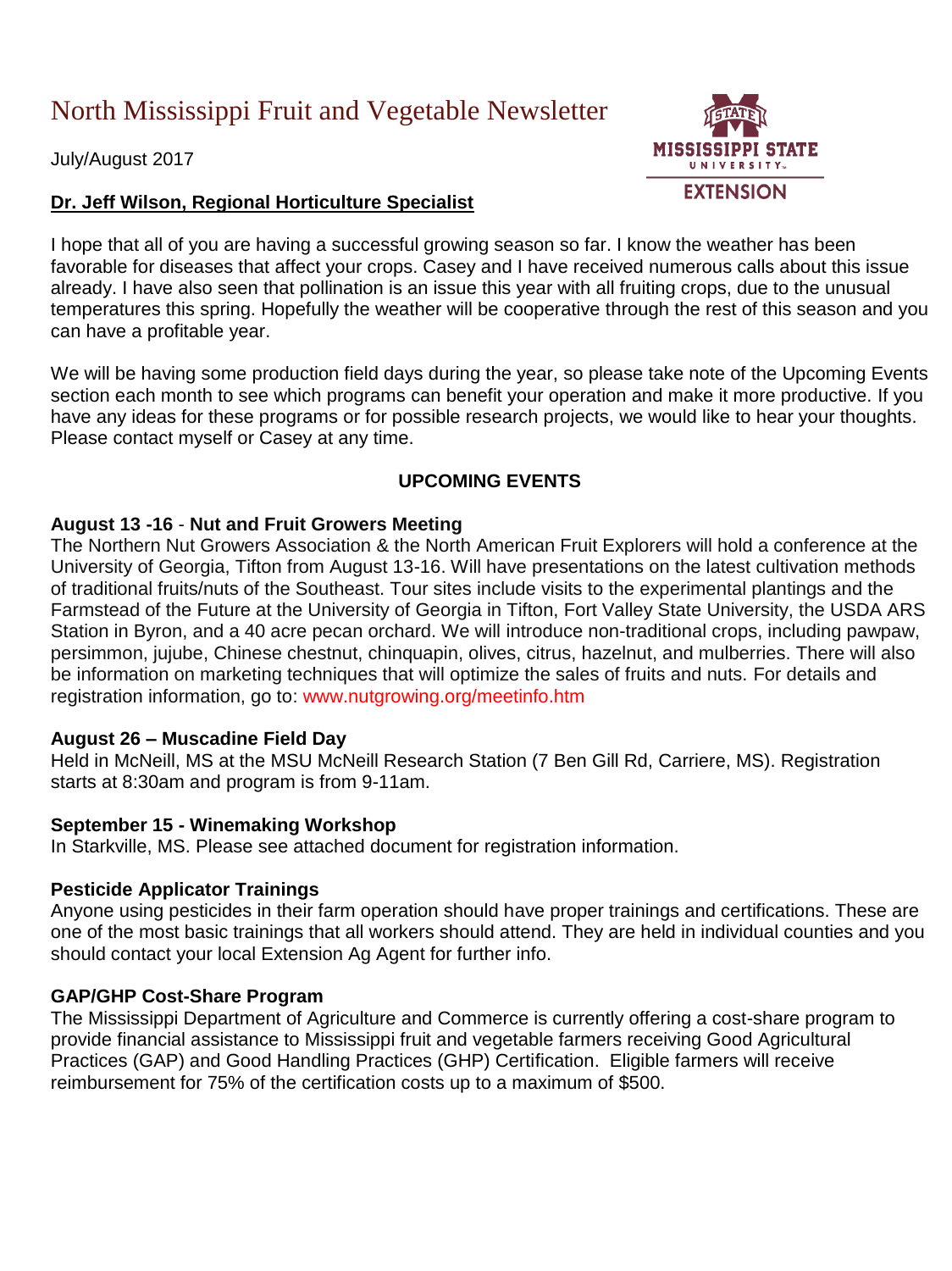# **Plant Pathology Odds and Ends**

By Dr. Rebecca A. Melanson, MSU Extension Plant Pathologist

*Cucurbit Downy Mildew.* Downy mildew was confirmed in acorn squash, butternut squash, cantaloupe, cucumber, and watermelon in the Cucurbit Downy Mildew Sentinel Plot at the Truck Crops Branch Experiment Station in Copiah County the last week of June (cucumber) and the first week of July (all other listed crops). This is almost two months earlier than the first confirmed report of downy mildew in any cucurbit crop in 2016. Additional reports of downy mildew in other counties in Mississippi will be posted to the Cucurbit Downy Mildew Forecasting website [\(http://cdm.ipmpipe.org/\)](http://cdm.ipmpipe.org/) as they are confirmed. Please see the MSU Extension publication on [Cucurbit Downy Mildew](https://extension.msstate.edu/sites/default/files/publications/publications/p3076.pdf) for more information about this disease, including photos of disease symptoms and a description of disease management options and tools.

*Gummy Stem Blight.* Gummy stem blight on watermelon has been a concern for a number of growers this year. This disease was confirmed in Southeast Mississippi in various locations in late May and mid-June. Symptoms of this disease include circular, tan to brown lesions on leaves (Figure 1), cankers on stems (Figure 2), and lesions on fruits. A brown exudate (Figure 2) as well as fungal fruiting bodies (Figure 3) that can be seen with a hand lens may be present on the surface of stem cankers and fruit lesions. Examination, with a microscope, of these fruiting bodies and the spores produced in these fruiting bodies is important in the diagnostic process. A list of fungicides labeled for use against gummy stem blight in cucurbits grown for commercial production is available in the [Southeastern U.S. Vegetable Crop](http://www.thepacker.com/sites/produce/files/2017_SEVG_web_Final_linked.pdf)  [Handbook.](http://www.thepacker.com/sites/produce/files/2017_SEVG_web_Final_linked.pdf) An example spray program for the management of various foliar diseases in watermelon, including gummy stem blight, is also included in the Southeastern U.S. Vegetable Crop Handbook.



Figure 1. Gummy stem blight lesions on a watermelon leaf. Photo: D. Langston, University of Georgia, Bugwood.org.



Figure 2. Gummy stem blight canker on a watermelon stem. Dark exudate is visible on the canker. Photo: R. A. Melanson, MSU Extension, Bugwood.org.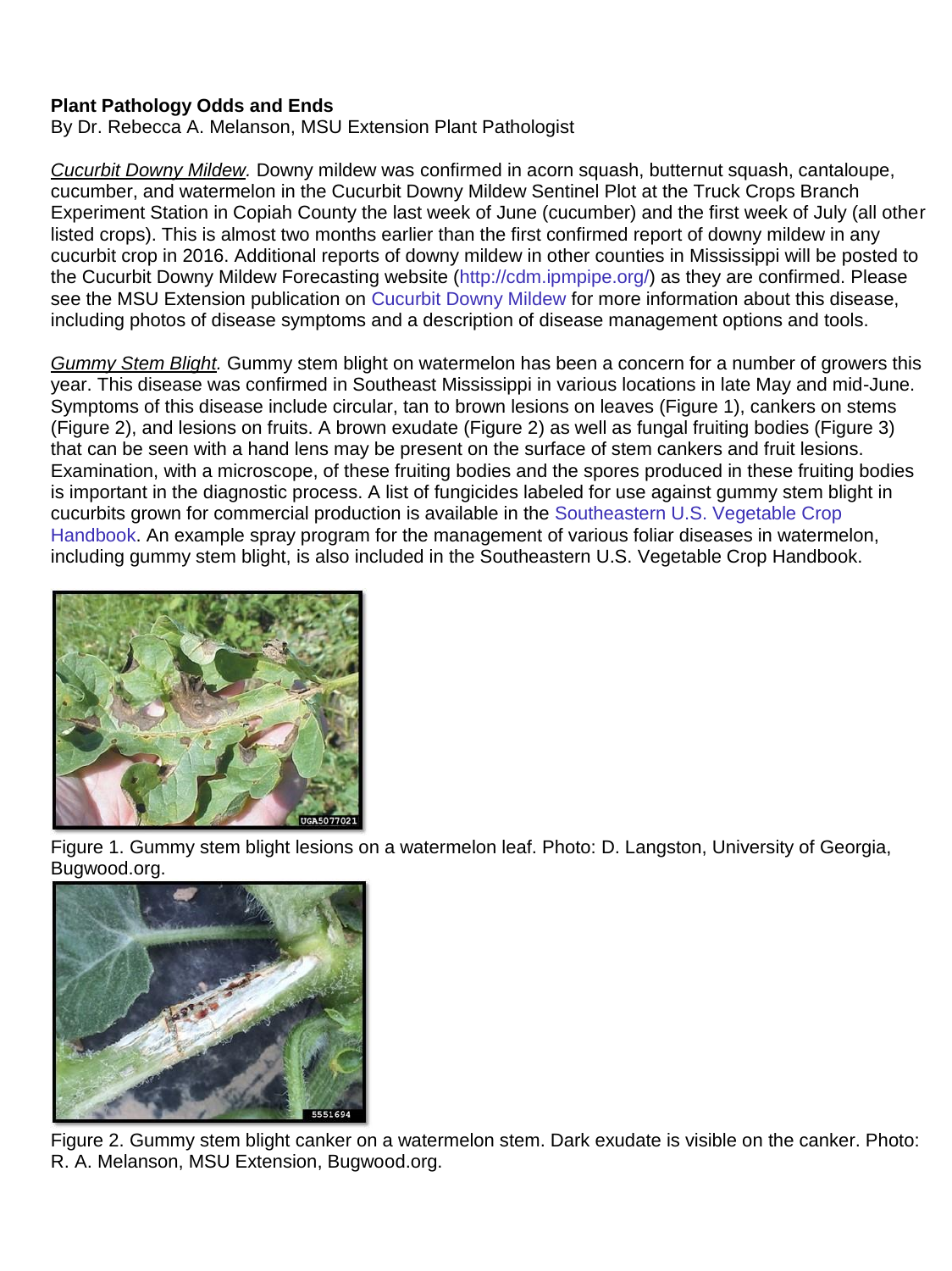

Figure 3. Round, black fruiting bodies (pycnidia) of the gummy stem blight fungus in a lesion on a watermelon stem. Photo: R. A. Melanson, MSU Extension, Bugwood.org.

# **T. Casey Barickman, Ph.D., Assistant Research and Extension Professor**

I am working on getting our research results and other information to all grower and extension agents easily through our new vegetable research program website, Facebook page, and Twitter site. We are also working on a Snapchat site so you can see all of our story and progress throughout the season. Please feel free to contact me if you have any questions about your operation or if you have suggestions for our research and extension program! Please visit our website and social media outlets for all our progress! Happy Growing!

### **Website:** <http://vegetablelab.mafes.msstate.edu/> **Facebook:** <https://www.facebook.com/nmrechorticulture/>

*New and Updated Publications.* Several new and updated Extension publications regarding diseases and disease management in fruits, pecan, and vegetables are now available online and are listed below. The collection of these publications include options for non-chemical methods of disease management as well as chemical methods for disease management in the selected crops.

### Fruits:

[2017 Southeast Regional Blueberry Integrated Management Guide](http://www.smallfruits.org/SmallFruitsRegGuide/Guides/2017/2017BlueberrySprayGuide.pdf) (Available at [www.smallfruits.org\)](http://www.smallfruits.org/) [2017 Southeast Regional Organic Blueberry Pest Management Guide](http://www.smallfruits.org/SmallFruitsRegGuide/Guides/2017/2017BlueberrySprayGuide.pdf) (Available at [www.smallfruits.org\)](http://www.smallfruits.org/) [2017 Southeast Regional Strawberry Integrated Management Guide](http://www.smallfruits.org/SmallFruitsRegGuide/Guides/2017/2017StrawberryIPMGuide_Final.pdf) (Available at [www.smallfruits.org\)](http://www.smallfruits.org/) [2017 Southeast Regional Muscadine Grape Integrated Management Guide](http://www.smallfruits.org/SmallFruitsRegGuide/Guides/2017/2017muscadineIMG_7mar17.pdf) (Available at [www.smallfruits.org\)](http://www.smallfruits.org/)

[2017 Southeastern Peach, Nectarine and Plum Pest Management and Culture Guide](http://extension.uga.edu/publications/files/pdf/B%201171_9.PDF) (Available at [extension.uga.edu\)](http://extension.uga.edu/)

Pecan:

[Pecan Bacterial Leaf Scorch](https://extension.msstate.edu/sites/default/files/publications/publications/P3005.pdf) (Available at [extension.msstate.edu\)](http://extension.msstate.edu/county-offices)

Vegetables:

[Organic Vegetable IPM Guide](http://extension.msstate.edu/publications/publications/organic-vegetable-ipm-guide) (Available at [extension.msstate.edu\)](http://extension.msstate.edu/county-offices) [Greenhouse Basil Downy Mildew](http://extension.msstate.edu/sites/default/files/publications/publications/p2936.pdf) (Available at [extension.msstate.edu\)](http://extension.msstate.edu/county-offices) [Greenhouse Tomatoes: Pest Management in Mississippi](http://extension.msstate.edu/sites/default/files/publications/publications/p1861.pdf) (Available at [extension.msstate.edu\)](http://extension.msstate.edu/county-offices) [2017 Southeastern US Vegetable Crop Handbook](http://www.thepacker.com/sites/produce/files/2017_SEVG_web_Final_linked.pdf) (Available at [www.thepacker.com/\)](http://www.thepacker.com/)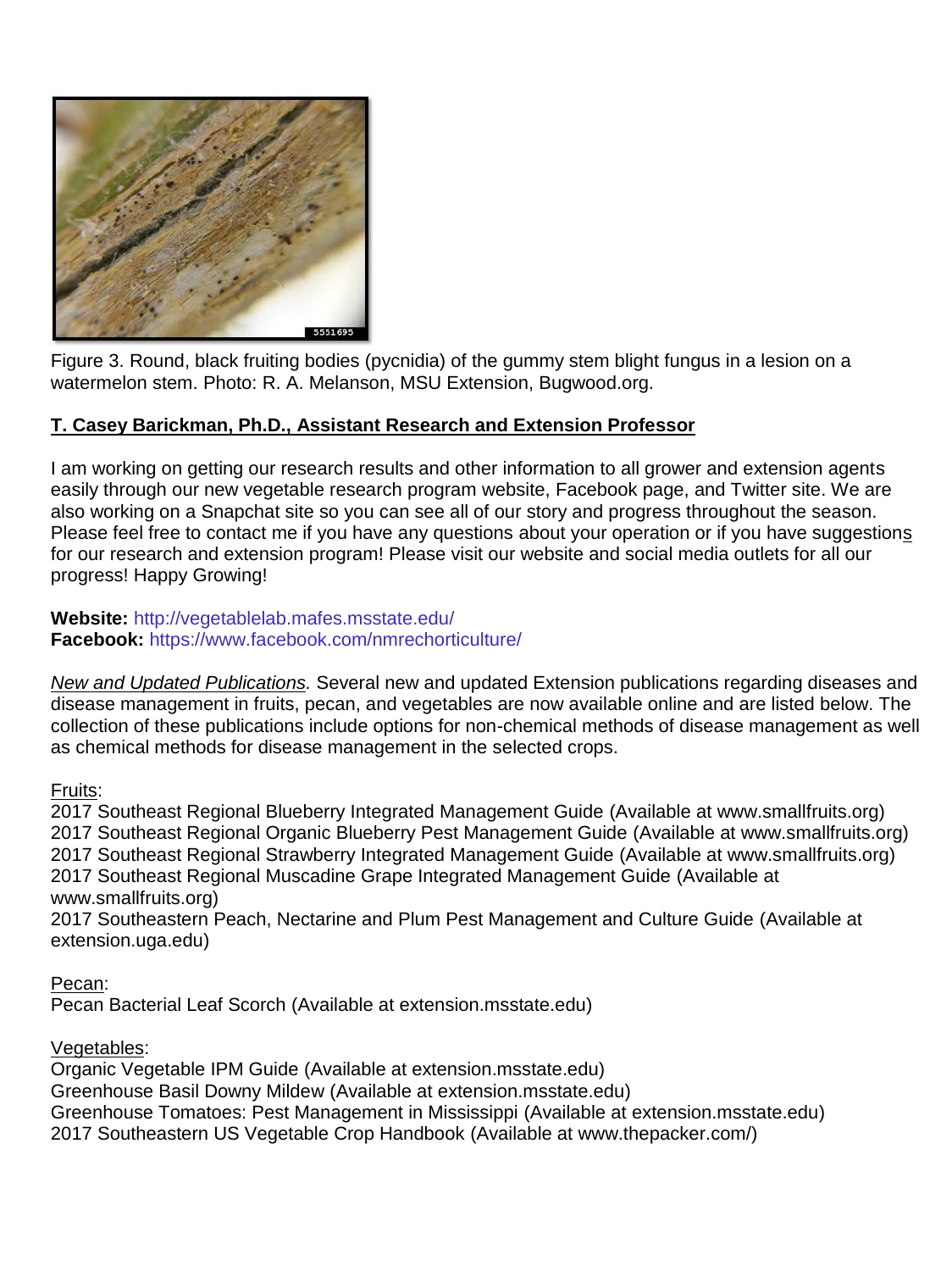# **Buying Commercial Scales on the Internet**

The internet brings many options to our buying decisions. While there is much to be said for supporting local businesses with known reputations and service after sale, more and more consumers are turning to the internet for convenience and often lower prices. This can be a risky proposition when buying a scale that will affect your profits and be subject to regulatory requirements. This guide is designed to help you identify red flags and avoid some of the pitfalls if considering an internet purchase of a commercial scale. These things are important in any purchase of a scale, but may require additional effort on your part if you use an internet vendor.

### **Be aware of regulations.**

Most states require NTEP Certification for new scales that will be used in buying or selling. The NTEP Certificate is issued by the National Type Evaluation Program and it provides confidence that the model meets regulatory standards for design and performance and most likely can be approved for use in a commercial application. When shopping online, you will see the NTEP name, logo and often the phrase "Legal for Trade", but unfortunately things aren't always as they seem.

The NTEP name and logo are trademarked, but less reputable vendors have been identified using it without license and using it in misleading or deceptive ways. Fortunately, there are steps you can take to protect yourself in your purchase decision.

### **Do you know who you are buying from?**

Look on the website for business name, a physical address, phone number and email address. A business that values its reputation and wants return business will eagerly provide its identity and contact information. Consider the reasons why a business might not be so transparent as you read through our tips.

### **Does the ad claim that the scale is NTEP certified, either through a statement or by placement of the NTEP Logo in the advertisement?**

If you don't see it, don't buy it. Inquire first with the vendor about NTEP Certification. Even if the ad says it is NTEP certified, you need to verify it.

# **Tips Before you Buy**

Be aware of regulations. Know who you are buying from. Look for "NTEP" or the NTEP logo in the advertisement. Identify the manufacturer, model and NTEP Certificate Number. Look up the NTEP Certificate of Conformance. What does the phrase "Legal for Trade" mean? When comparing prices, consider the big picture. Contact your regulatory authority before you buy**.**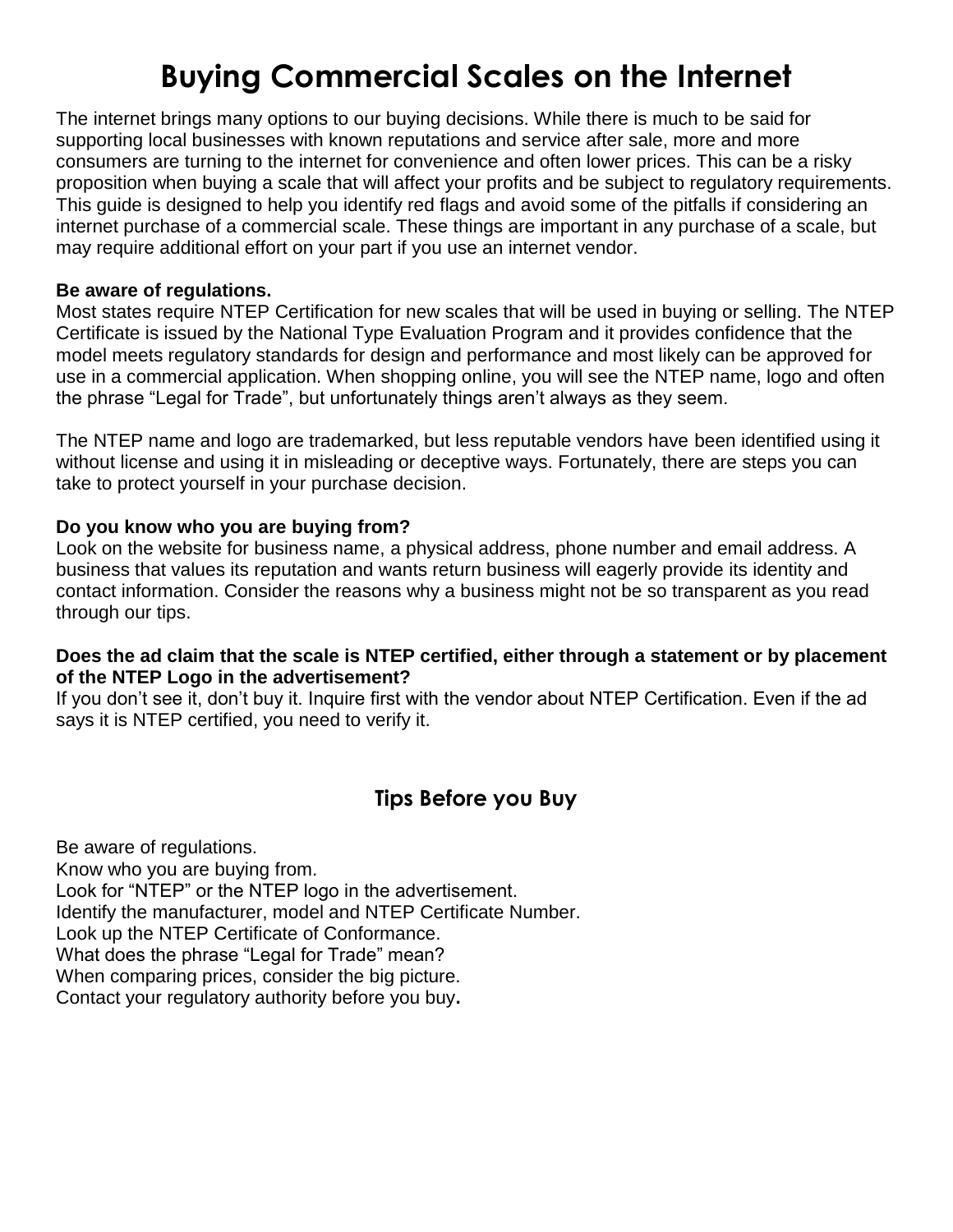# **Does the ad identify the manufacturer, model and NTEP Certificate Number?**

Most ads will include the manufacturer's name, the model designation, and sometimes the NTEP Certificate number. It is important to understand what you are seeing.

Many scales come as a single instrument similar to what you see on the deli counter of your local grocery store. Other scales are advertised and sold as individual components which make up a complete scale. In this case, each of the components must have their own certificate number. This is where deception can occur. The NTEP logo placed in an ad would imply that the system is certified when, in reality, one or more components might not be.

If the vendor is willing to disclose information on the separate components of the system, it's a very good sign and gives you a tool for additional verification.

### **Look up the NTEP Certificate of Conformance.**

A searchable database is available on the website of the National Conference on Weights and Measures (NCWM): the standards organization that administers NTEP. See http://www.ncwm.net/ntep/cert\_search. There, you can find and download the actual certificates. Many certificates even have pictures for comparison to what you see in the advertisement. The certificate will describe whether it applies to a component such as an indicator, a platform, the load cells, or if it applies to a complete scale. If you want some help, NCWM is just a phone call away or you can contact your state regulatory authority. A directory is available at on the NCWM website at

## http://www.ncwm.net/resource/state-directors.

### **What does the phrase "Legal for Trade" mean?**

In some ads you may see the phrase "Legal for Trade". This phrase is often misused even by many reputable dealers. Let's be clear on this one. No scale is legal for trade until the regulatory authority says it's legal for trade. NTEP Certification provides some assurance that it is manufactured to meet national standards, but there are other factors that the inspector must consider before approving the device for use in your business such as suitability, proper installation, and accuracy. Is the internet vendor helpful to you in understanding these other factors before selling you a "legal for trade" scale?

### **When comparing prices, consider the big picture.**

Let's be honest; NTEP Certification is merely the bare-bones minimum standard. Anything less is not considered legal for commerce in most states. Maybe bare-bones is all you need, but don't assume all things NTEP are created equal. Some are higher quality than others and many have value added features that might help your business.

Does the internet vendor explain these differences for you? Also consider whether the vendor has an authorized local dealer who knows the legal requirements, can properly install and calibrate the scale and will be there for you after the sale.

### **If in doubt, contact your regulatory authority before you buy at [www.ncwm.net/resource/state-](http://www.ncwm.net/resource/state-directors)**

**[directors](http://www.ncwm.net/resource/state-directors)** They won't tell you what to buy, but they can tell you what not to buy. Many of them also maintain lists of licensed sales and service vendors who have demonstrated understanding of the requirements necessary for a scale to be "legal for trade". It's an important purchase. Buy wisely. And also consider supporting that local business.